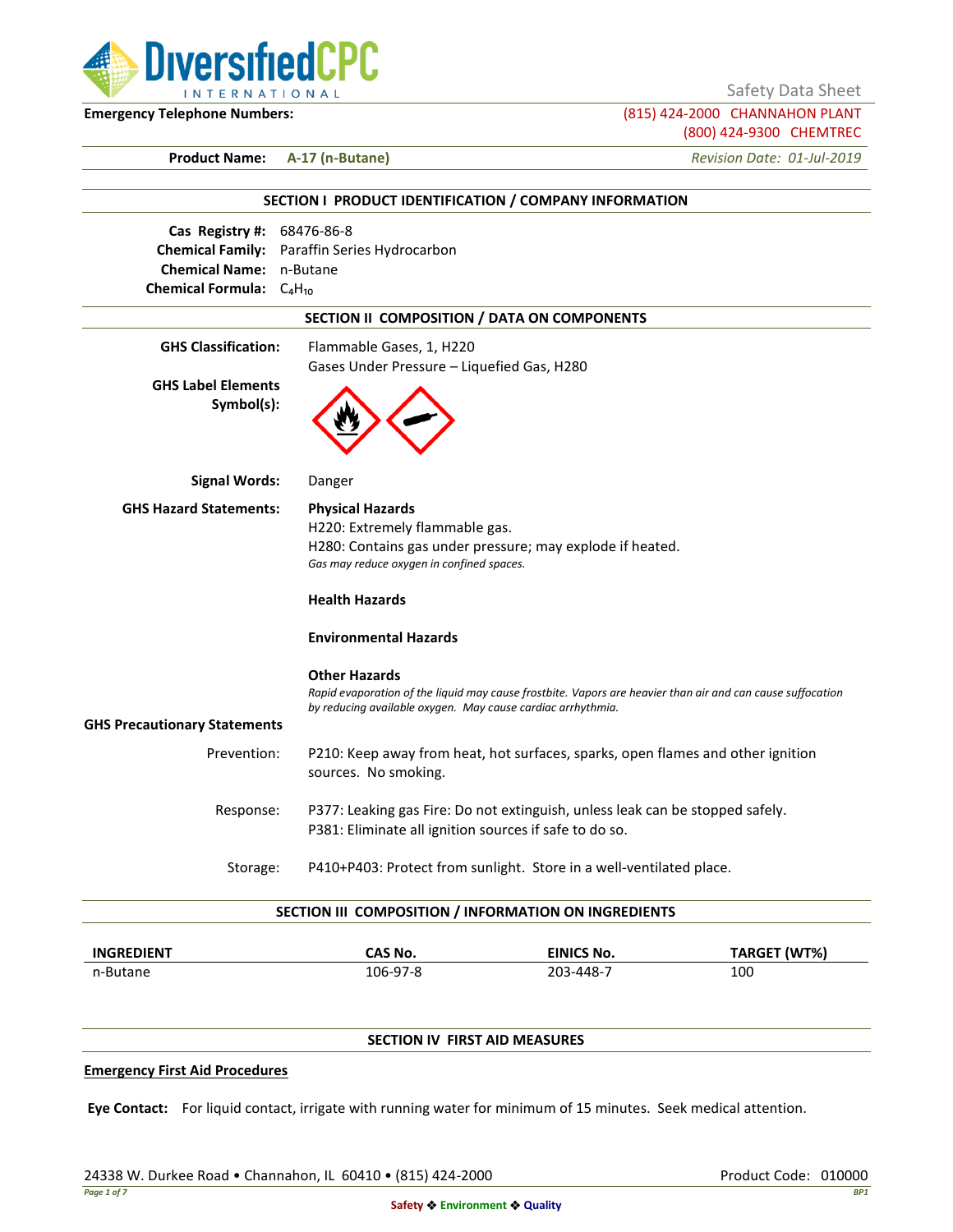

| Skin Contact: For liquid contact, warm areas gradually and get medical attention if there is evidence of frost bite or tissue |
|-------------------------------------------------------------------------------------------------------------------------------|
| damage. Flush area with lukewarm water. Do not rub affected area. If blistering occurs, apply a sterile                       |
| dressing. Seek medical attention.                                                                                             |
|                                                                                                                               |

**Inhalation:** Remove to fresh air. Artificial respiration and/or oxygen may be necessary. Consult a physician. **Ingestion:** This material is a gas under normal atmospheric conditions and ingestion is unlikely.

Most important symptoms and effects

**Acute:** Anesthetic effects at high concentrations.

**Delayed:** None known or anticipated. See Section 11 for information on effects from chronic exposure, if any.

**Notes to Physician:** Epinephrine and other sympathomimetic drugs may initiate cardiac arrhythmias in persons exposed to high concentrations of hydrocarbon solvents (e.g., in enclosed spaces or with deliberate abuse). The use of other drugs with less arrhythmogenic potential should be considered. If sympathomimetic drugs are administered, observe for the development of cardiac arrhythmias.

## **SECTION V FIRE FIGHTING MEASURES**

## **Suitable Extinguishing Media:**

Water spray, Water mist, Foam, Dry chemical or Carbon Dioxide. Carbon dioxide can displace oxygen. Use caution when applying carbon dioxide in confined spaces.

## **Fire Fighting Procedures:**

For fires beyond the initial stage, emergency responders in the immediate hazard area should wear protective clothing. When the potential chemical hazard is unknown, in enclosed or confined spaces, a self contained breathing apparatus should be worn. In addition, wear other appropriate protective equipment as conditions warrant (see Section 8). Isolate immediate hazard area and keep unauthorized personnel out. Stop spill/release if it can be done safely. If this cannot be done, allow fire to burn. Move undamaged containers from immediate hazard area if it can be done safely. Stay away from ends of container. Water spray may be useful in minimizing or dispersing vapors and to protect personnel. Cool equipment exposed to fire with water, if it can be done safely.

## **Unusual Fire and Explosion Hazards:**

Extremely flammable. Contents under pressure. This material can be ignited by heat, sparks, flames, or other sources of ignition. The vapor is heavier than air. Vapors may travel considerable distances to a source of ignition where they can ignite, flash back, or explode. May create vapor/air explosion hazard indoors, in confined spaces, outdoors, or in sewers. If container is not properly cooled, it can rupture in the heat of a fire. Drains can be plugged and valves made inoperable by the formation of ice if rapid evaporation of large quantities of the liquefied gas occurs. Do not allow run-off from fire fighting to enter drains or water courses – may cause explosion hazard in drains and may reignite.

**Hazardous Combustion Products**: Combustion may yield smoke, carbon monoxide, and other products of incomplete combustion. Oxides of nitrogen and sulfur may also be formed.

*See Section 9 for Flammable Properties including Flash Point and Flammable (Explosive) Limits.*

## **NPCA - HMIS RATINGS**

| <b>HEALTH</b>              |  |
|----------------------------|--|
| <b>FLAMMABILITY</b>        |  |
| <b>REACTIVITY</b>          |  |
| <b>PERSONAL PROTECTION</b> |  |

**PERSONAL PROTECTION - (***Personal Protection Information To Be Supplied By The User)*

## **SECTION VI ACCIDENTAL RELEASE MEASURES**

**Steps To Be Taken If Material Is Released or Spilled**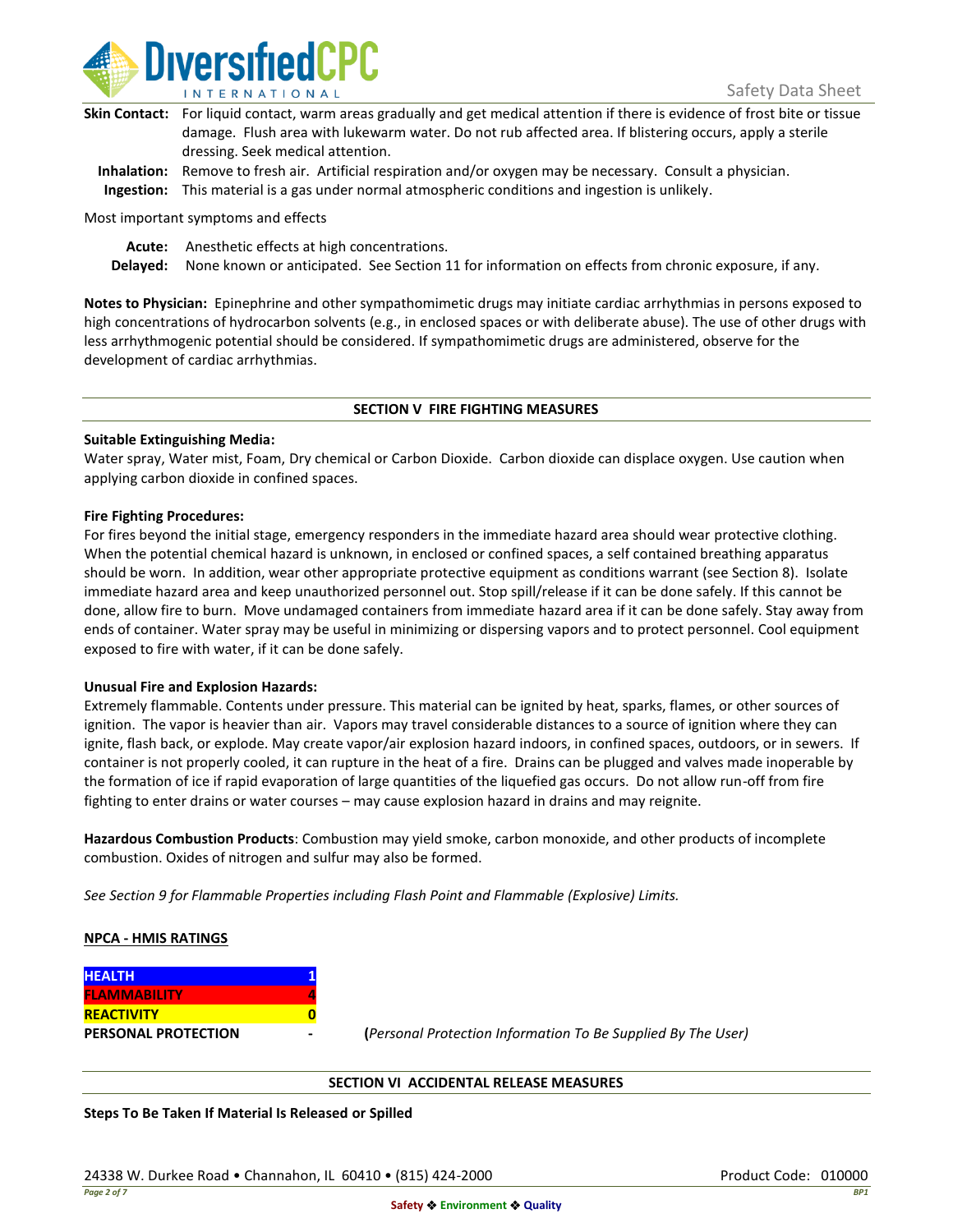

Avoid sources of ignition - ventilate area. Use water fog to evaporate or ventilate. Protect body against contact with liquid. If confined space - use self contained breathing apparatus. Consult local fire authorities.

**Personal Precautions:** Extremely flammable. Spillages of liquid product will create a fire hazard and may form an explosive atmosphere. Keep all sources of ignition and hot metal surfaces away from spill/release if safe to do so. The use of explosion-proof electrical equipment is recommended. Beware of accumulation of gas in low areas or contained areas, where explosive concentrations may occur. Prevent from entering drains or any place where accumulation may occur. Ventilate area and allow to evaporate. Stay upwind and away from spill/release. Avoid direct contact with material. For large spillages, notify persons downwind of the spill/release, isolate immediate hazard area and keep unauthorized personnel out. Wear appropriate protective equipment, including respiratory protection, as conditions warrant (see Section 8). See Sections 2 and 7 for additional information on hazards and precautionary measures.

**Environmental Precautions:** Stop spill/release if it can be done safely. Water spray may be useful in minimizing or dispersing vapors. If spill occurs on water notify appropriate authorities and advise shipping of any hazard.

**Methods for Containment and Clean-Up**: Notify relevant authorities in accordance with all applicable regulations.

Recommended measures are based on the most likely spillage scenarios for this material; however local conditions and regulations may influence or limit the choice of appropriate actions to be taken.

## **SECTION VII HANDLING AND STORAGE**

**Precautions for safe handling:** Comply with state and local regulations covering liquefied petroleum gases. Comply with NFPA Pamphlet #58. Keep away from heat or sources of ignition. Prohibit smoking in areas of storage or use. Take precautionary measures against static discharge. Use good personal hygiene practices and wear appropriate personal protective equipment (see section 8).

Contents are under pressure. Gases can accumulate in confined spaces and limit oxygen available for breathing. Use only with adequate ventilation. The use of explosion-proof electrical equipment is recommended and may be required (see appropriate fire codes). Refer to NFPA-70 and/or API RP 2003 for specific bonding/grounding requirements. Electrostatic charge may accumulate and create a hazardous condition when handling or processing this material. To avoid fire or explosion, dissipate static electricity during transfer by grounding and bonding containers and equipment before transferring material.

Do not enter confined spaces such as tanks or pits without following proper entry procedures such as ASTM D-4276 and 29CFR 1910.146.

**WARNING**: Unless otherwise specifically indicated, no odorant is added to this product. You cannot depend upon your sense of smell for leak detection! Ensure appropriate gas detection is available and working for the detection of leaks.

**Conditions for safe storage:** Keep container(s) tightly closed and properly labeled. Use and store this material in cool, dry, well ventilated areas away from heat, direct sunlight, hot metal surfaces, and all sources of ignition. Store only in approved containers. Post area "No Smoking or Open Flame." Keep away from any incompatible material (see Section 10). Protect container(s) against physical damage. Outdoor or detached storage is preferred. Indoor storage should meet OSHA standards and appropriate fire codes.

"Empty" containers retain residue and may be dangerous. Do not pressurize, cut, weld, braze, solder, drill, grind, or expose such containers to heat, flame, sparks, or other sources of ignition. They may explode and cause injury or death. Avoid exposing any part of a compressed-gas cylinder to temperatures above 125F (51.6C).

Gas cylinders should be stored outdoors or in well ventilated storerooms at no lower than ground level and should be quickly removable in an emergency.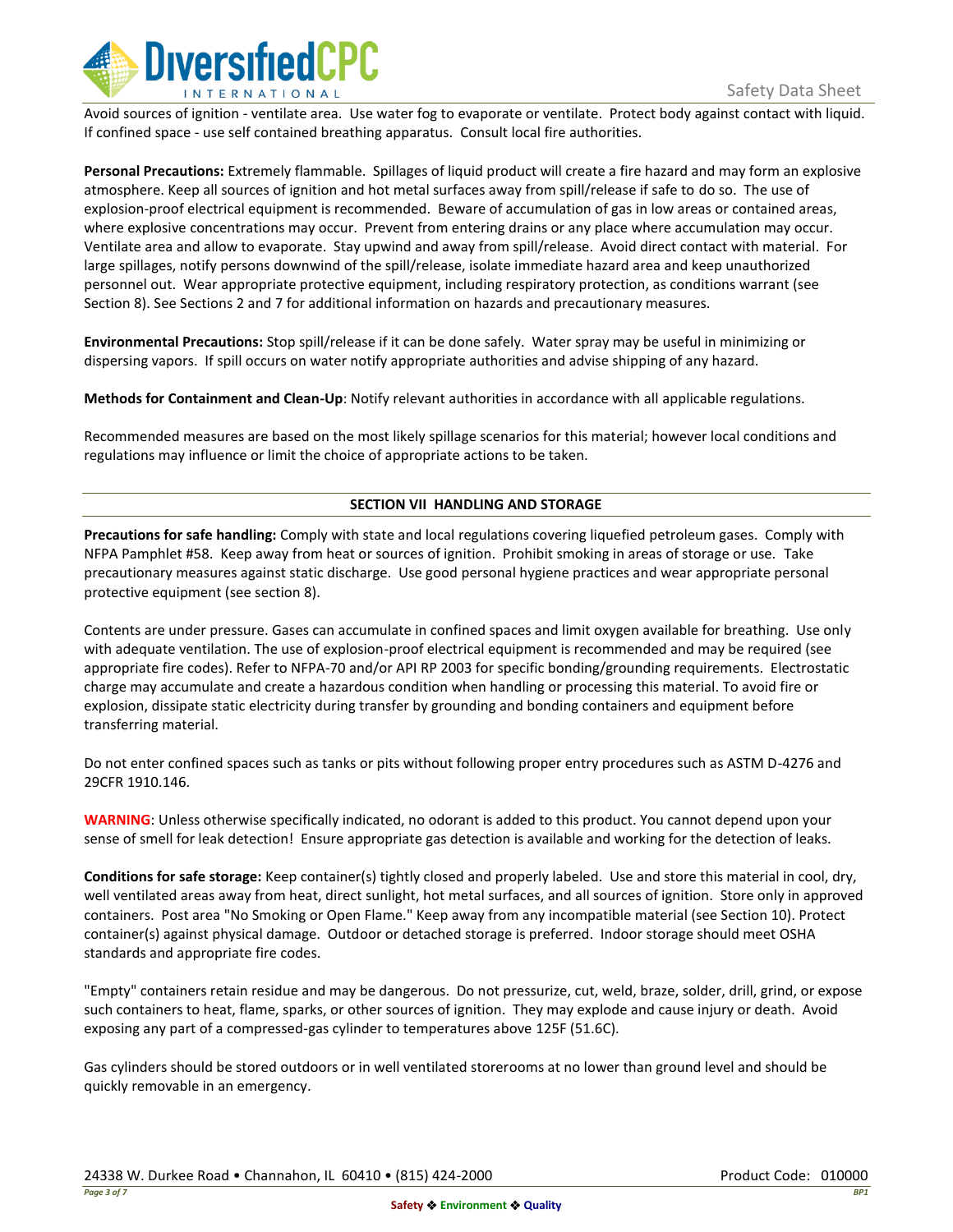

**SECTION VIII EXPOSURE CONTROLS / PERSONAL PROTECTION**

## **Exposure Limits**

| Component                      |                                                                                                                                                                                                                                                                                                                                                                                                                                                                                                                                            | <b>ACIGH</b> | <b>ACIGH</b>      | <b>OSHA PEL</b> |                  |
|--------------------------------|--------------------------------------------------------------------------------------------------------------------------------------------------------------------------------------------------------------------------------------------------------------------------------------------------------------------------------------------------------------------------------------------------------------------------------------------------------------------------------------------------------------------------------------------|--------------|-------------------|-----------------|------------------|
|                                |                                                                                                                                                                                                                                                                                                                                                                                                                                                                                                                                            | TLV (TWA)    | <b>TLV (STEL)</b> | (TWA)           | <b>OTHER PEL</b> |
| n-Butane                       |                                                                                                                                                                                                                                                                                                                                                                                                                                                                                                                                            |              | 1000 ppm          |                 |                  |
|                                |                                                                                                                                                                                                                                                                                                                                                                                                                                                                                                                                            |              |                   |                 |                  |
|                                |                                                                                                                                                                                                                                                                                                                                                                                                                                                                                                                                            |              |                   |                 |                  |
| <b>Engineering Controls:</b>   | If current ventilation practices are not adequate to maintain airborne concentrations below<br>the established exposure limits, additional engineering controls may be required.                                                                                                                                                                                                                                                                                                                                                           |              |                   |                 |                  |
| <b>Personal Protection:</b>    |                                                                                                                                                                                                                                                                                                                                                                                                                                                                                                                                            |              |                   |                 |                  |
| Eye/Face Protection:           | The use of eye protection (such as splash goggles) that meets or exceeds ANSI Z.87.1 is<br>recommended when there is potential liquid contact to the eye. Depending on conditions<br>of use, a face shield may be necessary.                                                                                                                                                                                                                                                                                                               |              |                   |                 |                  |
| Skin Protection:               | Impervious, insulated gloves recommended.                                                                                                                                                                                                                                                                                                                                                                                                                                                                                                  |              |                   |                 |                  |
| <b>Respiratory Protection:</b> | A NIOSH approved, self-contained breathing apparatus (SCBA) or equivalent operated in a<br>pressure demand or other positive pressure mode should be used in situations of oxygen<br>deficiency (oxygen content less than 19.5 percent), unknown exposure concentrations, or<br>situations that are immediately dangerous to life or health (IDLH).<br>A respiratory protection program that meets or is equivalent to OSHA 29 CFR 1910.134 and<br>ANSI Z88.2 should be followed whenever workplace conditions warrant a respirator's use. |              |                   |                 |                  |

Suggestions provided in this section for exposure control and specific types of protective equipment are based on readily available information. Users should consult with the specific manufacturer to confirm the performance of their protective equipment. Specific situations may require consultation with industrial hygiene, safety, or engineering professionals.

| SECTION IX PHYSICAL AND CHEMICAL PROPERTIES   |                                                                                         |                                               |                                                   |  |
|-----------------------------------------------|-----------------------------------------------------------------------------------------|-----------------------------------------------|---------------------------------------------------|--|
|                                               | <b>Appearance &amp; Odor:</b> Clear, colorless liquefied gas with sweet petroleum odor. |                                               |                                                   |  |
| <b>Odor Threshold: No Data</b>                |                                                                                         |                                               |                                                   |  |
|                                               | <b>pH:</b> Not Applicable                                                               |                                               |                                                   |  |
| <b>Melting / Freezing Point:</b> No Data      |                                                                                         | Initial Boiling Point / Range: 31.1 °F        |                                                   |  |
| Flash Point (Method): -101 °F (Open Cup)      |                                                                                         |                                               | <b>Evaporation Rate:</b> $>1$ (Ethyl Ether = 1.0) |  |
| Lower Explosion Limit: 1.9% (vol.) Gas in air |                                                                                         | Upper Explosion Limit: 8.5% (vol.) Gas in air |                                                   |  |
| Vapor Pressure @ 70 °F: 17 PSIG               |                                                                                         | <b>Vapor Density (air = 1.00):</b> 2.006      |                                                   |  |
| <b>Specific Gravity (H2O = 1.00):</b> $0.584$ |                                                                                         | Solubility in Water @ 70 °F: 0.008%           |                                                   |  |
| Percent Volatile by Volume: 100%              |                                                                                         | Auto-ignition temperature: 761 °F             |                                                   |  |
| <b>Decomposition Data:</b> No Data            |                                                                                         | Viscosity: No Data                            |                                                   |  |

## **SECTION X STABILITY AND REACTIVITY**

| <b>Stability:</b> Stable                 |                                              |
|------------------------------------------|----------------------------------------------|
| <b>Hazardous Polymerization:</b>         | Can not occur                                |
| Incompatibility (Materials to Avoid):    | None.                                        |
| <b>Hazardous Decomposition Products:</b> | Carbon monoxide, volatile hydrocarbon vapors |
| <b>Conditions to Avoid:</b>              | High heat, spark, and open flames            |

## **SECTION XI TOXICOLOGICAL INFORMATION**

## **Effects Of Over Exposure**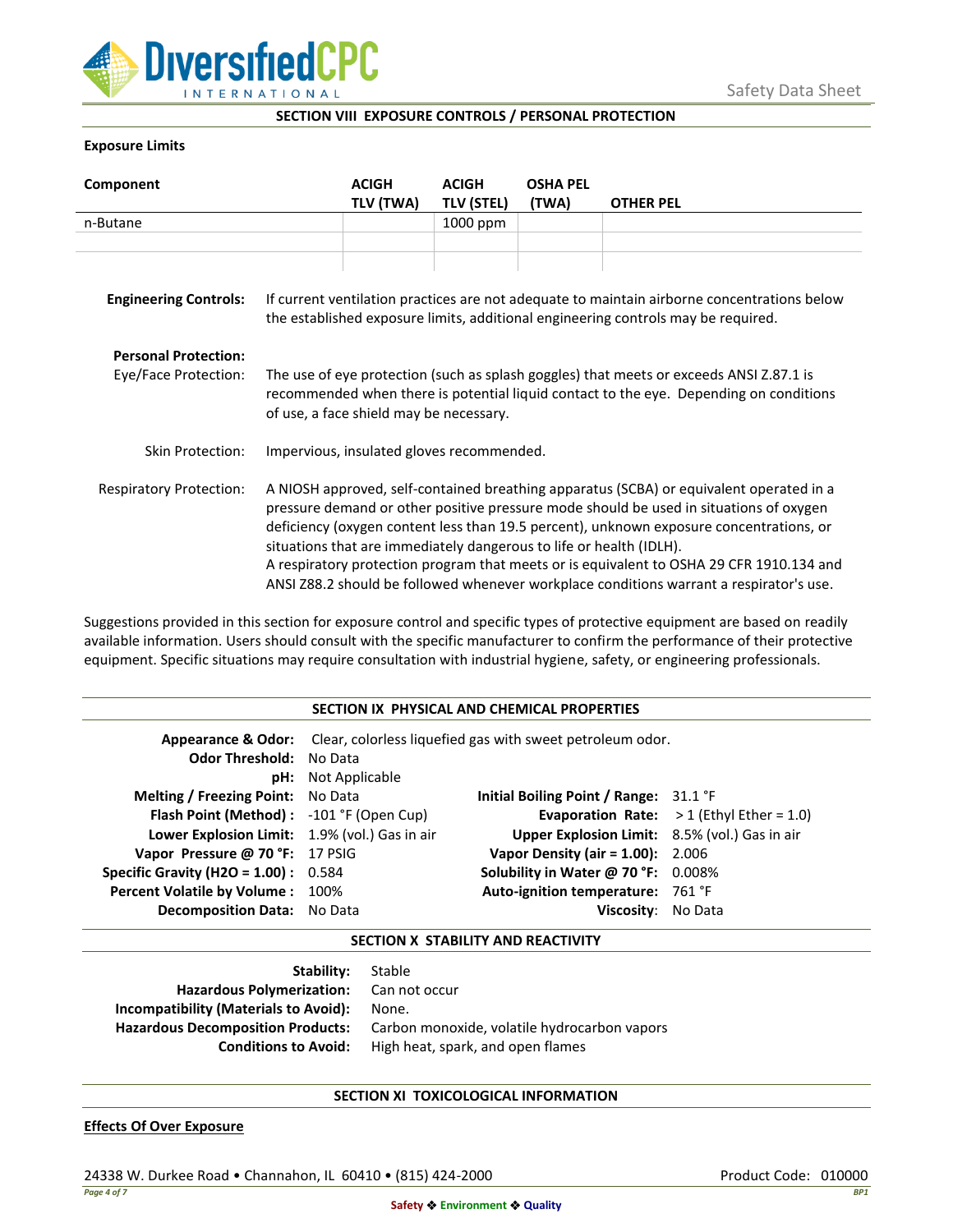

**Ingestion:** Aspiration hazard!

- **Inhalation:** Inhalation of vapor may produce anesthetic effects and feeling of euphoria. Prolonged overexposure can cause rapid breathing, headache, dizziness, narcosis, unconsciousness, and death from asphyxiation, depending on concentration and time of exposure.
- **Skin Contact:** Contact with evaporating liquid can cause frostbite.

**Eye Contact:** Liquid can cause severe irritation, redness, tearing, blurred vision, and possible freeze burns.

**Specific Target Organ Toxicity (Single Exposure):** Not expected to cause organ effects from single exposure. **Specific Target Organ Toxicity (Repeated Exposure):** Not expected to cause organ effects from repeated exposure. **Carcinogenicity:** Not expected to cause cancer. This substance is not listed as a carcinogen by IARC, NTP or OSHA. **Germ Cell Mutagenicity:** Not expected to cause heritable genetic effects. **Reproductive Toxicity:** Not expected to cause reproductive toxicity.

**Other Comments:** High concentrations may reduce the amount of oxygen available for breathing, especially in confined spaces. Hypoxia (inadequate oxygen) during pregnancy may have adverse effects on the developing fetus.

# **Information on Toxicological Effects of Components**

## **Propane**

*Target Organs:* No systemic or neurotoxic effects were noted in rats exposed to concentrations of propane as high as 12,000 ppm for 28 days.

*Reproductive Toxicity:* No adverse reproductive or developmental effects were observed in rats exposed to propane; no observed adverse effect level = 12,000 ppm.

## **n-Butane**

*Target Organs:* No systemic or neurotoxic effects were noted in rats exposed to concentrations of butane as high as 9,000 ppm for 28 days.

*Reproductive Toxicity:* No adverse reproductive or developmental effects were observed in rats exposed to butane; no observed adverse effect level = 12,000 ppm.

## **Isobutane**

*Target Organs:* No systemic or neurotoxic effects were noted in rats exposed to concentrations of isobutane as high as 9,000 ppm for 28 days.

*Reproductive Toxicity:* No adverse developmental effects were observed in rats exposed to concentrations of isobutane as high as 9000 ppm. Fertility and mating indices may have been affected at 9000 ppm but no effects were observed at 3000 ppm.

## **SECTION XII ECOLOGICAL INFORMATION**

**Toxicity:** Petroleum gases will readily evaporate from the surface and would not be expected to have significant adverse effects in the aquatic environment. Classification: No classified hazards.

**Persistence and Degradability:** The hydrocarbons in this material are expected to be inherently biodegradable. In practice, hydrocarbon gases are not likely to remain in solution long enough for biodegradation to be a significant loss process.

**Bioaccumulative Potential:** Not expected as having the potential to bioaccumulate.

**Mobility in Soil:** Due to the extreme volatility of petroleum gases, air is the only environmental compartment in which they will be found. In air, these hydrocarbons undergo photodegradation by reaction with hydroxyl radicals with half-lives ranging from 3.2 days for n-butane to 7 days for propane.

**Other Adverse Effects:** None anticipated.

## **SECTION XIII DISPOSAL INFORMATION**

## **Waste Disposal**

- (1) Mechanical Recovery
- (2) Flare-Off At Safe Location (Vapors)

24338 W. Durkee Road • Channahon, IL 60410 • (815) 424-2000 Product Code: 010000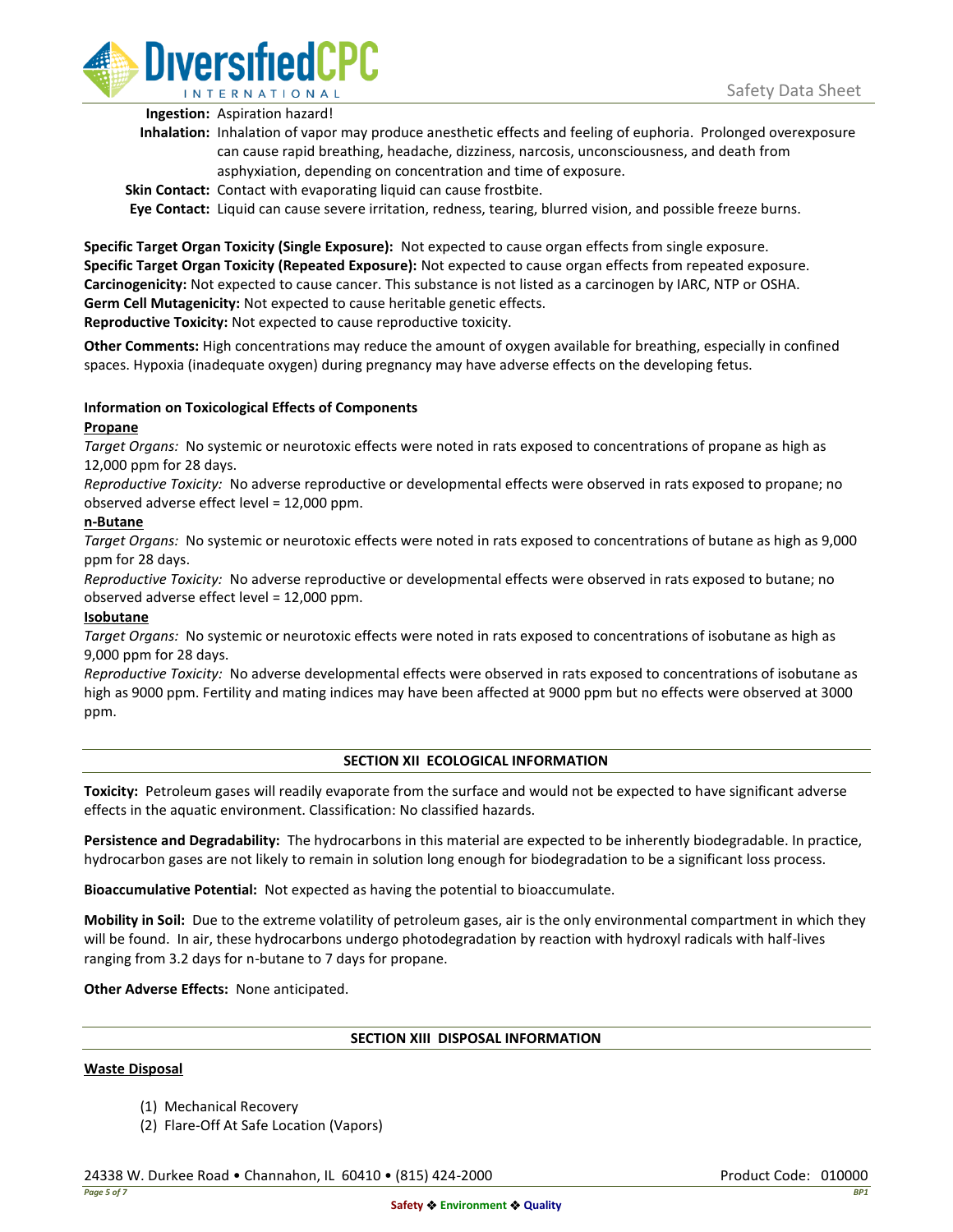

(3) Exhaust to Atmosphere in Safe Location (No Open Flames)

*\*\* Comply With All State and Local Regulations \*\**

### **SECTION XIV TRANSPORT INFORMATION**

### **Transport Information**

UN1011, Butane, 2.1

UN1075, Petroleum Gases, Liquefied may be substituted for the UN number shown as long as the substitution is consistent on package markings, shipping papers, and emergency response information. See 49 CFR 172.102 Special Provision 19. Containers of NON- ODORIZED liquefied petroleum gas must be marked either NON-ODORIZED or NOT ODORIZED as of September 30, 2006. [49 CFR 172.301(f), 326(d), 330(c) and 338 (e)]

## **SECTION XV REGULATIONS**

### **Regulatory Information**

### **Chemical Inventories**

**USA TSCA:** All components of this product are listed on the TSCA Inventory.

**Europe Einecs:** All components in this product are listed on EINECS

**Canada Domestic Substances List (DSL):** This product and/or all of its components are listed on the Canadian DSL.

**Australia AICS:** All components of this product are listed on AICS.

**Korea ECL:** All components in this product are listed on the Korean Existing Chemicals Inventory (KECI). **Japan Miti (ENCS):** All components of this product are listed on MITI.

## **SARA Title III:**

## **CERCLA/SARA (Section 302) Extremely Hazardous Substances and TPQs (in pounds):**

This material does not contain any chemicals subject to the reporting requirements of SARA 302 and 40 CFR 372.

## **SARA (311, 312) Hazard Class:**

| Acute Health:    | Yes |
|------------------|-----|
| Chronic Health:  | No  |
| Fire Hazard:     | Yes |
| Pressure Hazard: | Yes |

**SARA (313) Chemicals:** Not listed

**California Proposition 65:** This material does not contain any chemicals which are known to the State of California to cause cancer, birth defects or other reproductive harm at concentrations that trigger the warning requirements of California Proposition 65.

#### **EC Classification:**



F+ Extremely flammable

**Risk phrases:** 12 Extremely flammable.

#### **Safety phrases:**

9 Keep container in a well-ventilated place.

16 Keep away from sources of ignition -No smoking.

33 Take precautionary measures against static discharges.